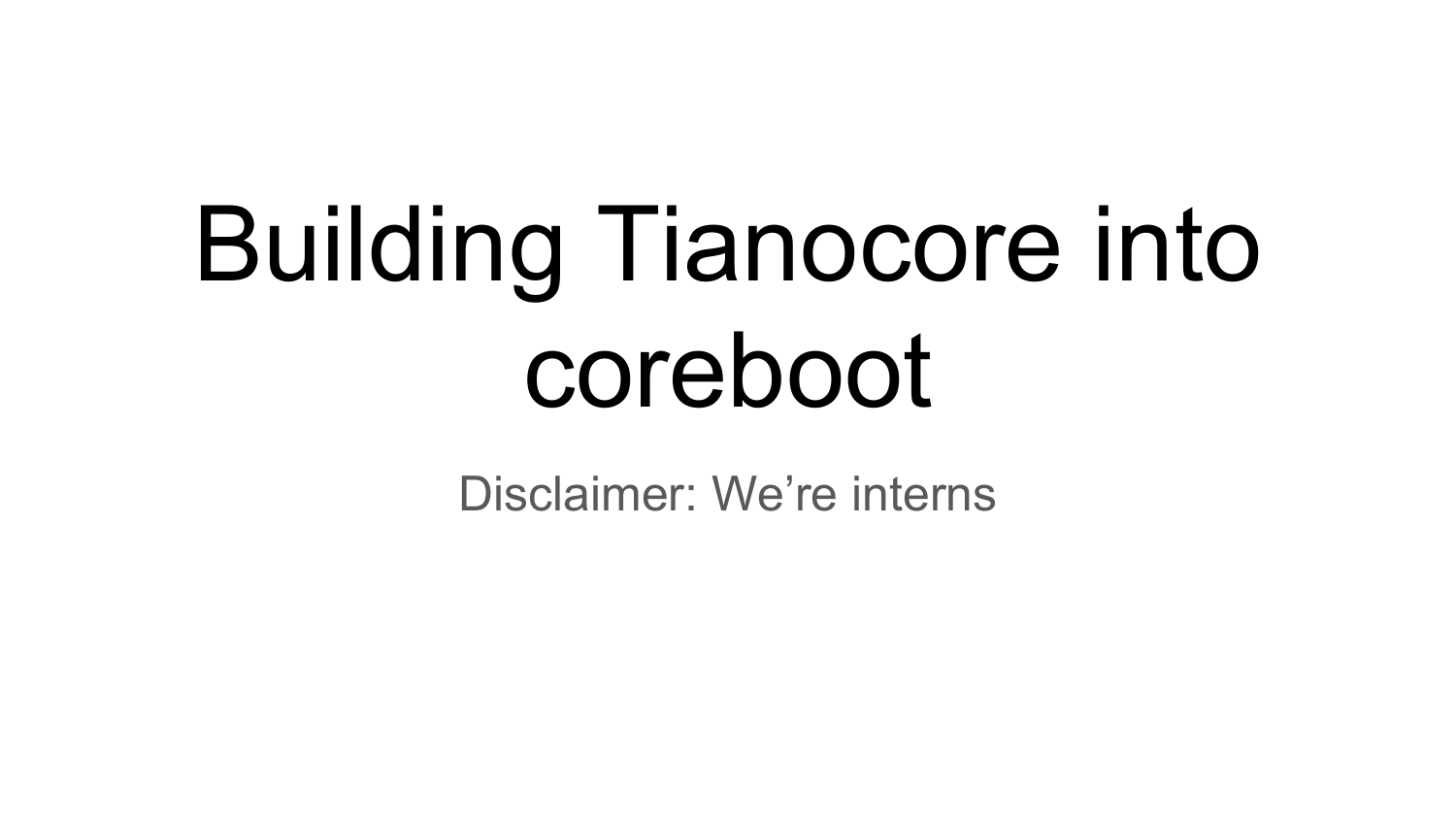## **Introductions**

- **•** Evelyn Huang
- Google Engineering Practicum Intern
- Yale University '20
- Computer Science and Mechanical Engineering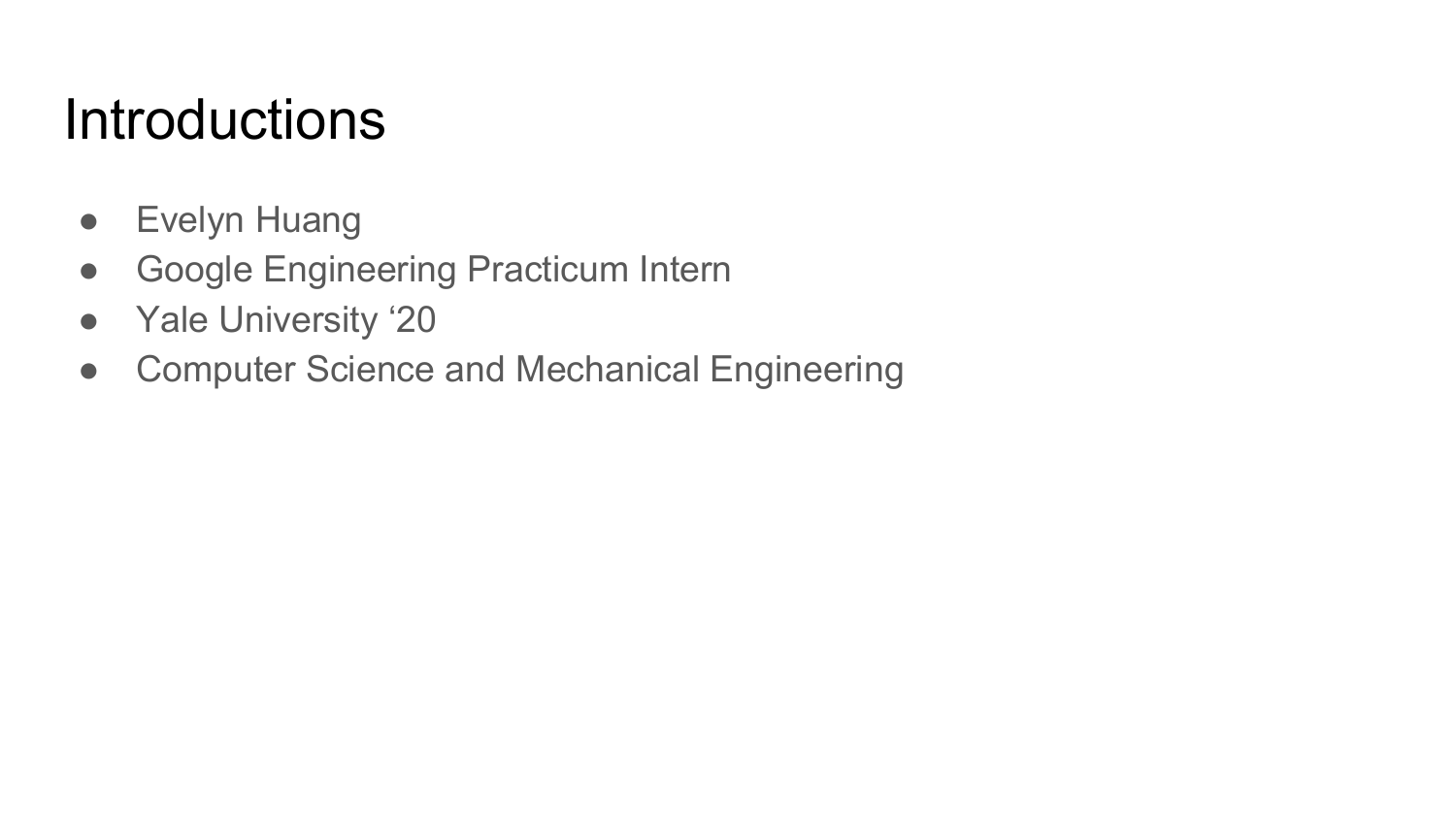## Introductions continued

- Logan Carlson
- Google Engineering Practicum Intern
- University of Nevada, Reno '19
- Computer Science & Engineering and Applied Mathematics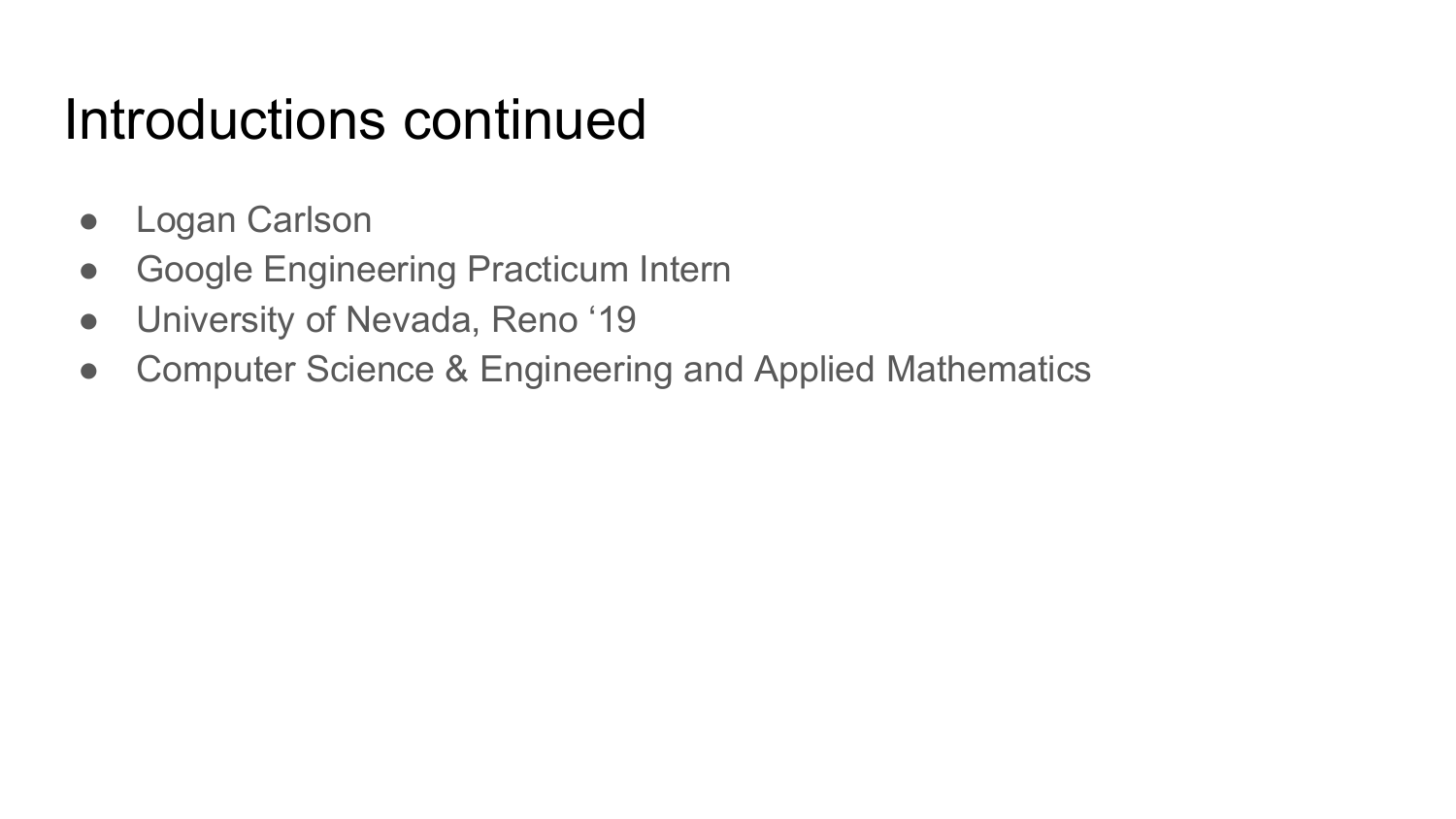# About Google Engineering Practicum

- Basic structure of an EP internship
	- 12-weeks
	- Pods of two/three
	- Two hosts and a mentor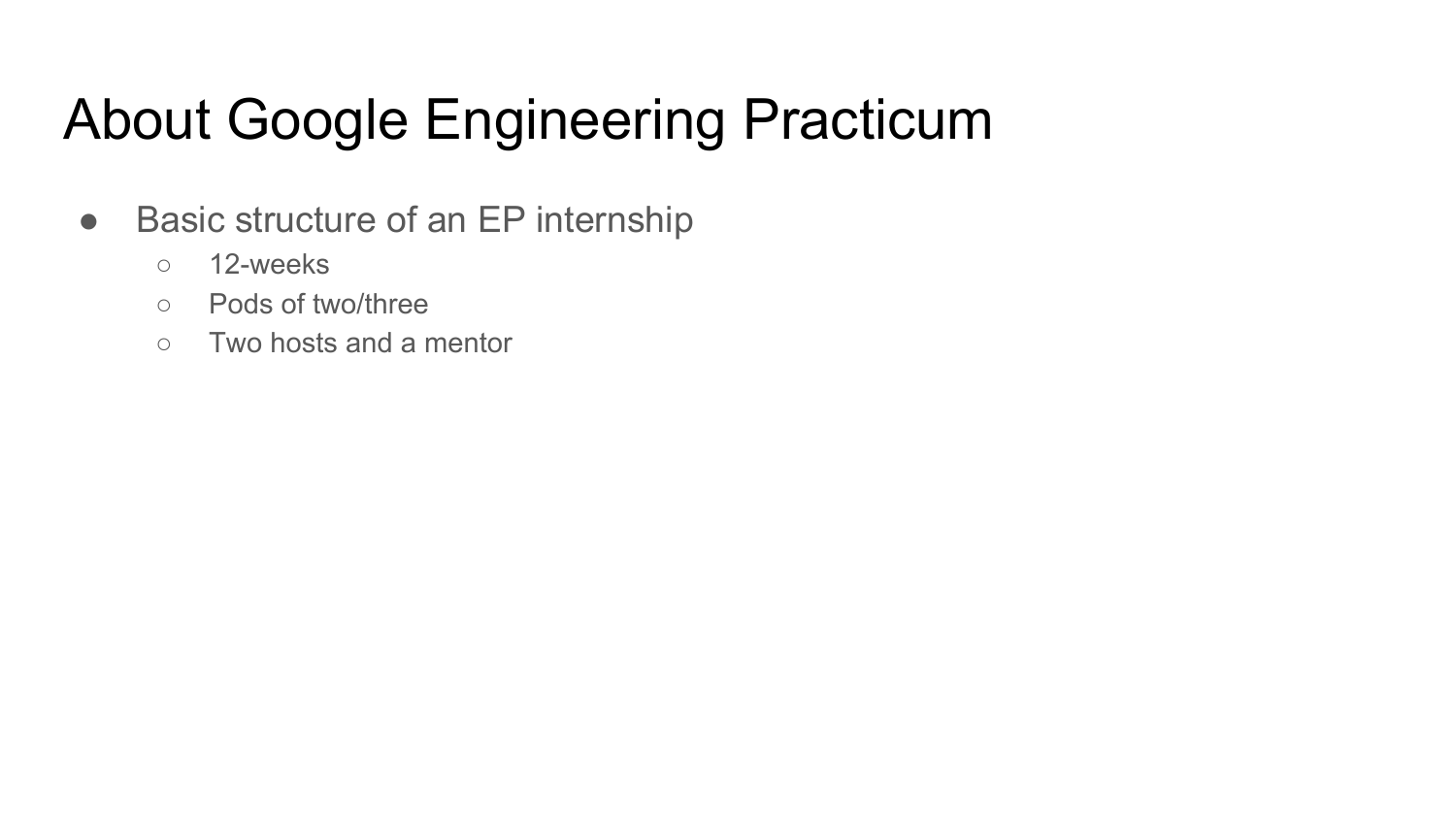#### **Tianocore**

- Open source UEFI (Unified Extensible Firmware Interface)
- Limitations of Tianocore
- Tianocore + coreboot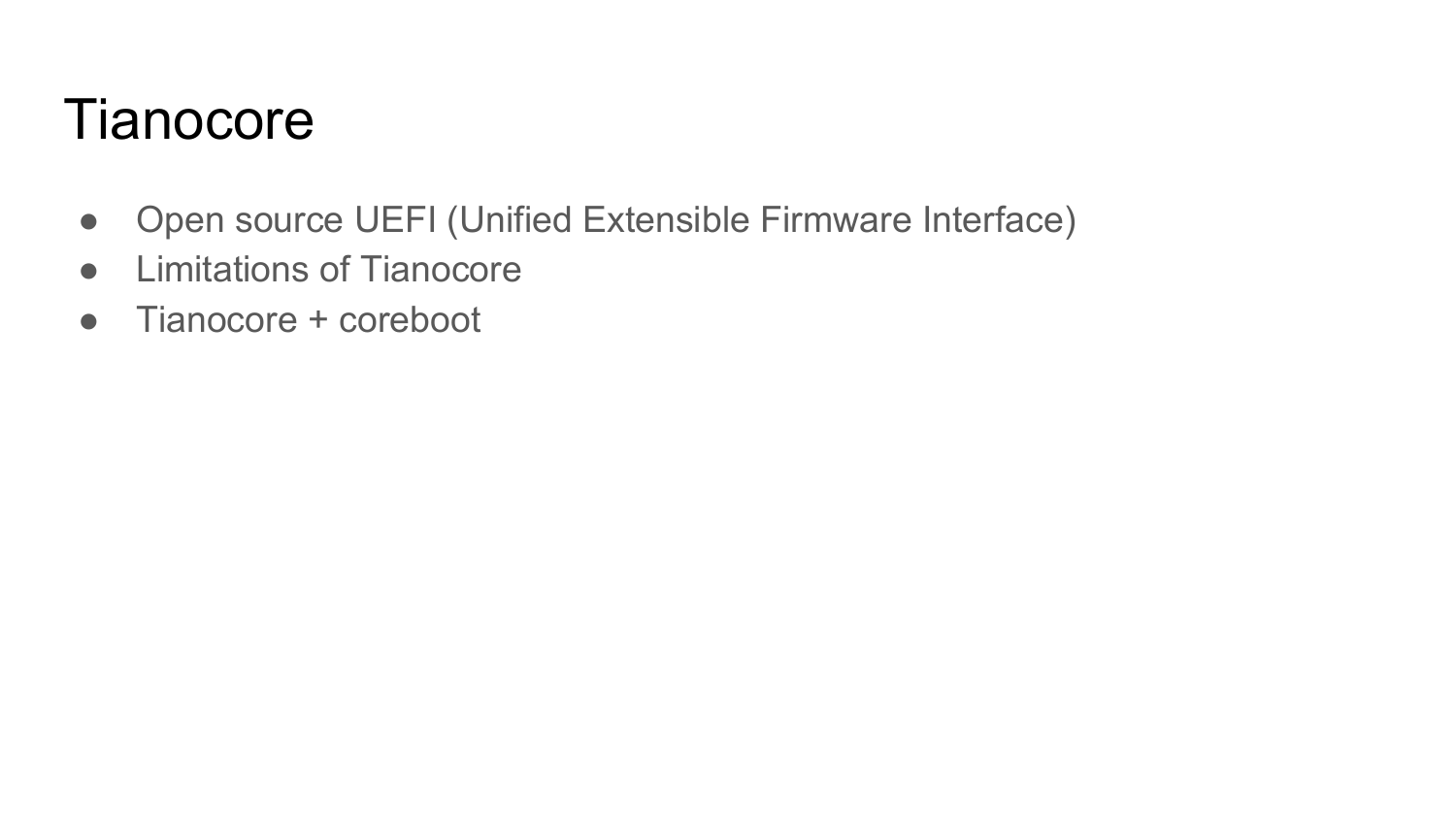### Goals

This has been done before - what's different?

- Add full integration into coreboot build
- Develop tests to make sure it stays working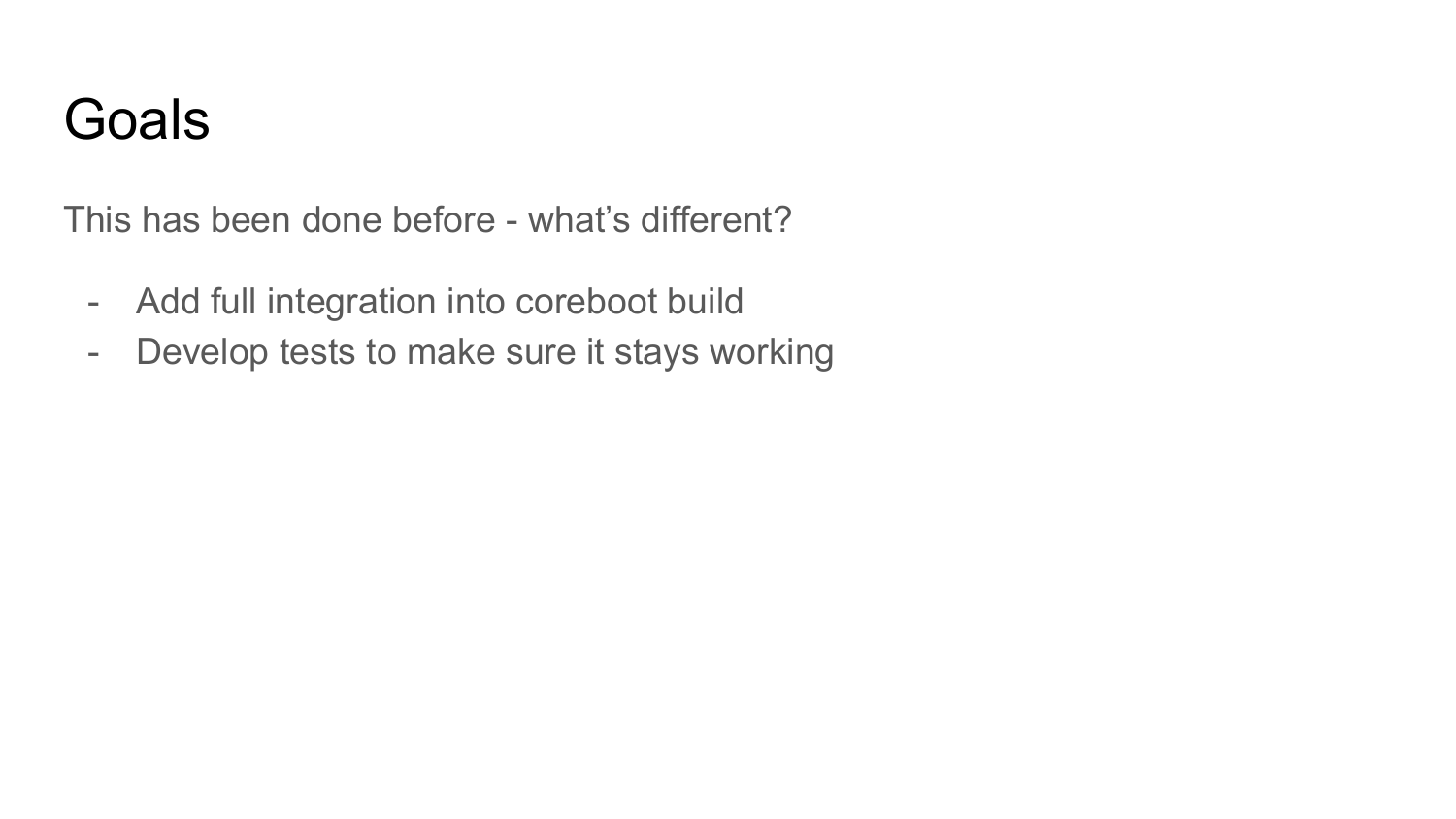# What we're working on now

*Learning* - There are a lot of pieces involved in this process

- coreboot
- Tianocore
- Makefiles
- Bash scripting
- Toolchains
- Kconfig
- Git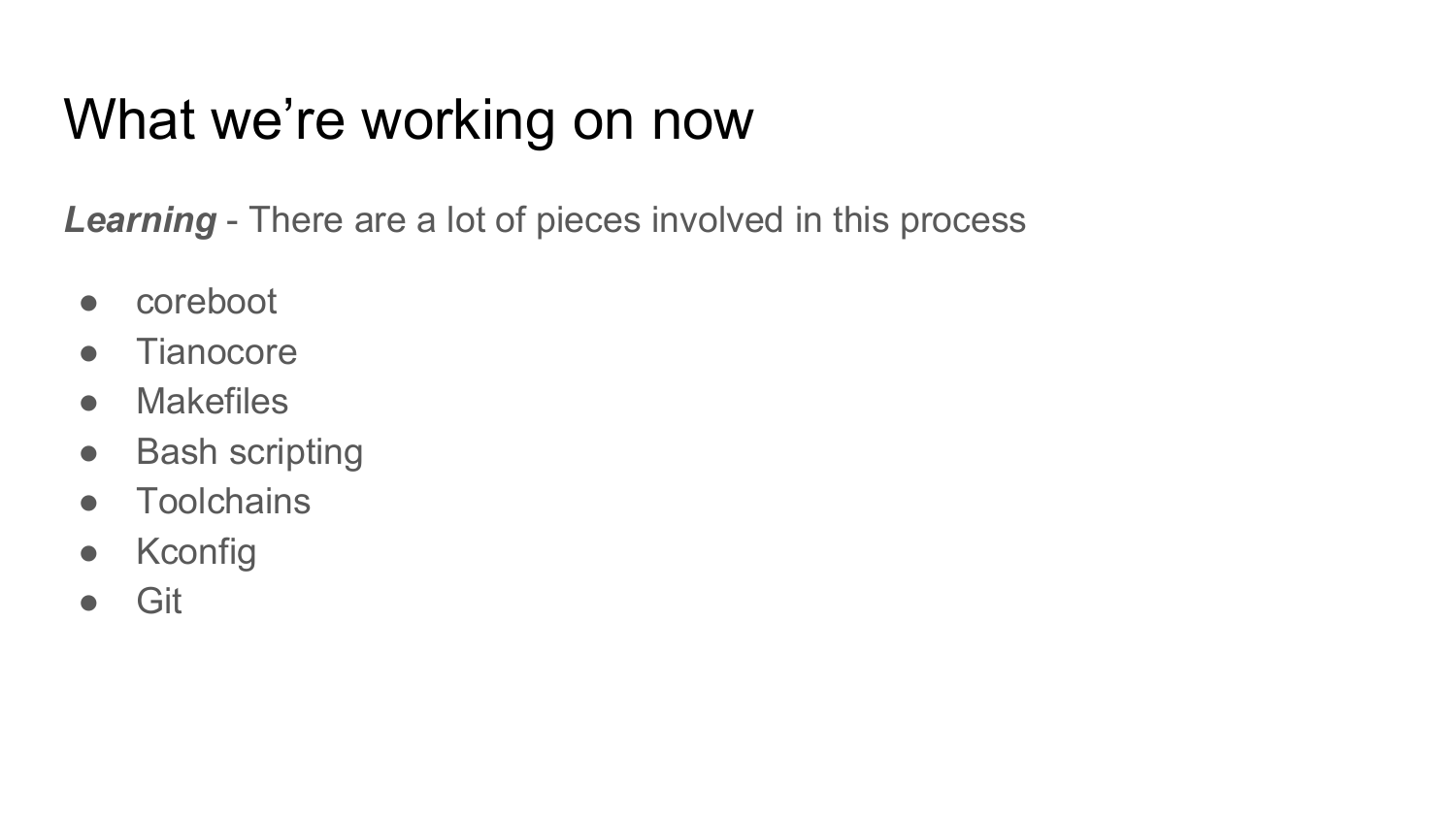## Next Tasks

- Trying to get coreboot & Tianocore booting to an OS in QEMU
- Add additional versions of the GCC toolchain if needed
- Finish coreboot build integration
- Add boot and build tests
- Work with people in the community who have been looking at this
- Document processes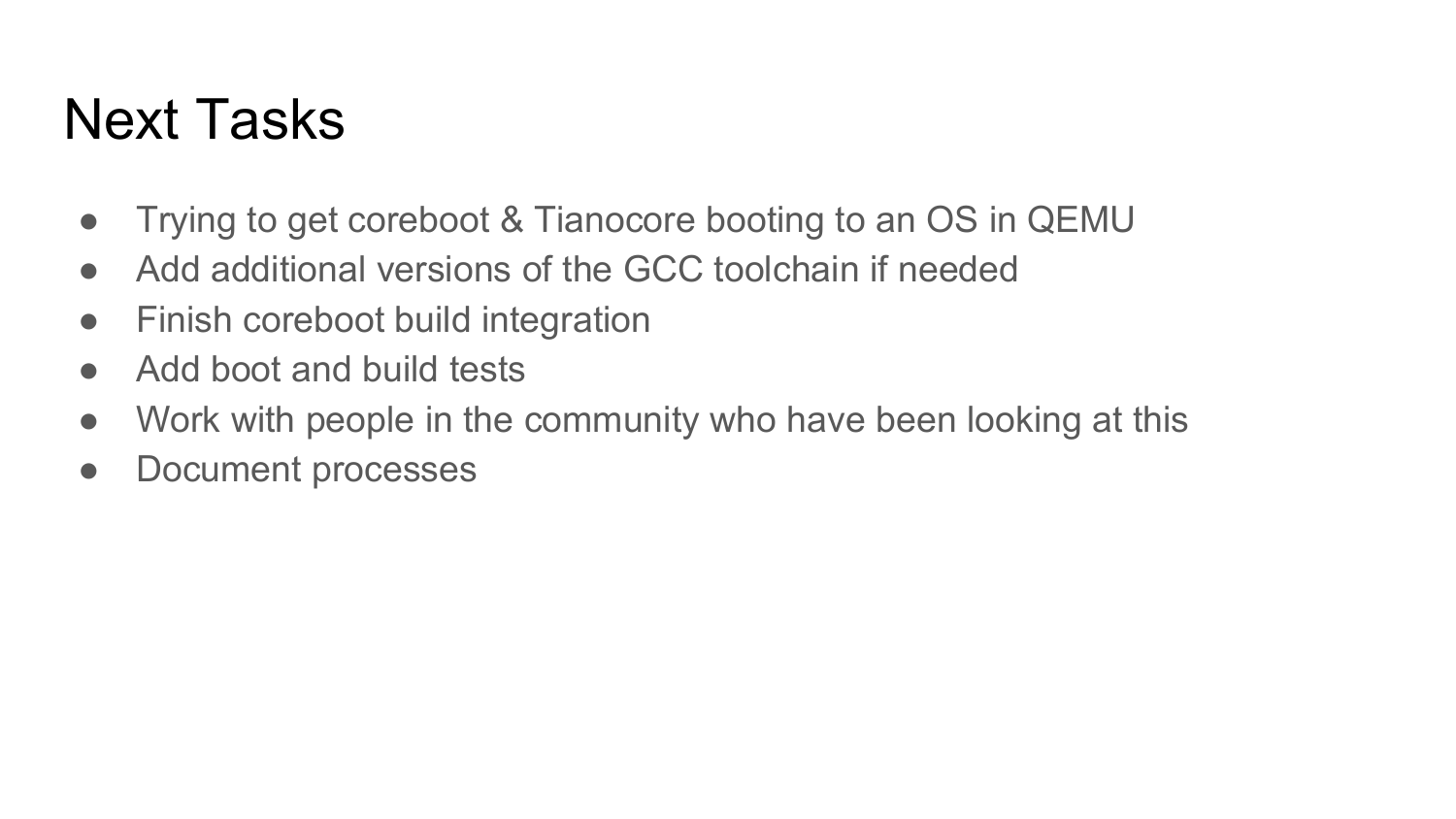# Questions? (Remember, we just started)